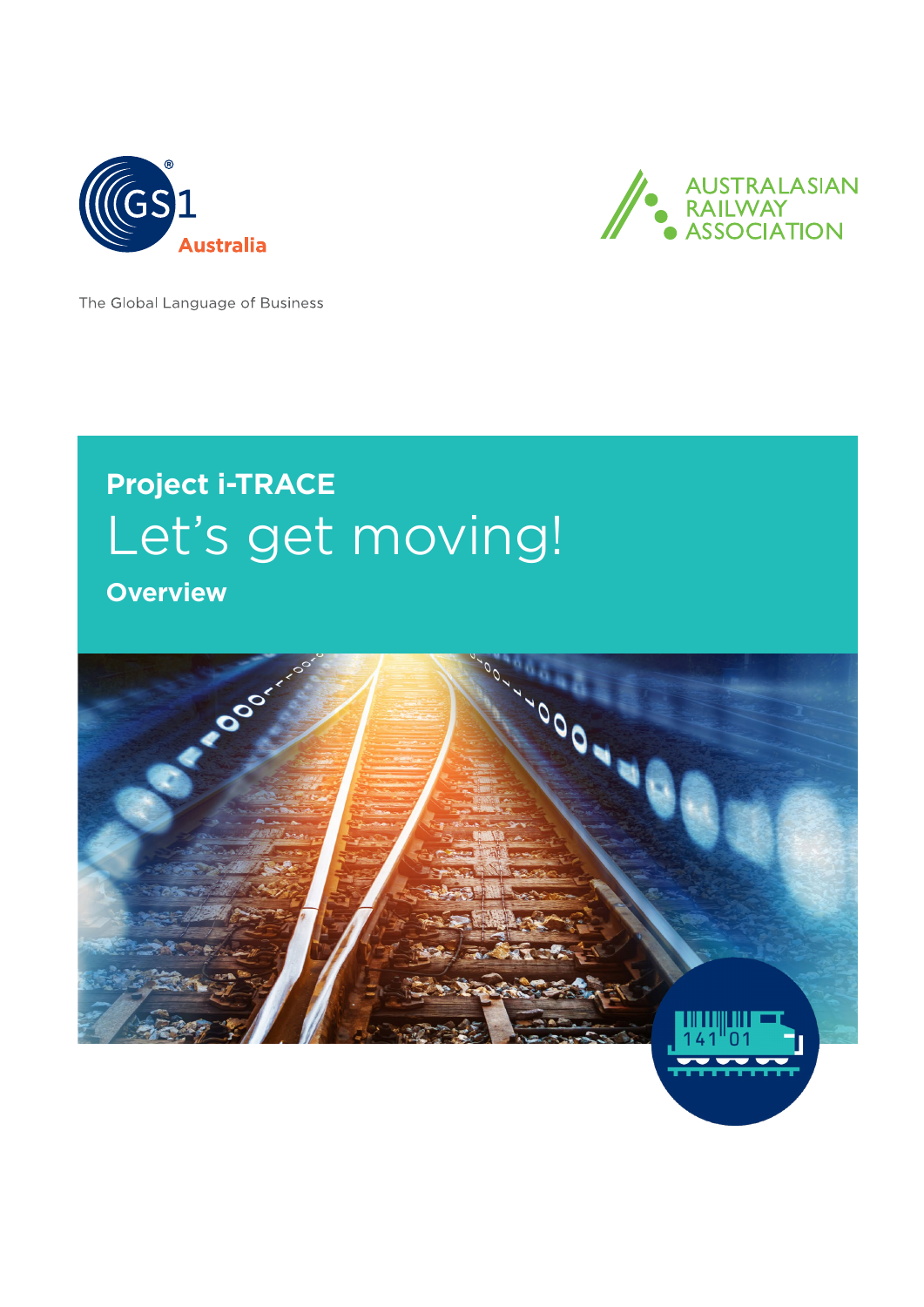# **Background**

**Project i-TRACE**, The Australian Rail Industry has a massive task to ensure the optimum quality of Maintenance Repair and Overhaul (MRO) processes. Efficiency is heavily reliant on effective supply chain management practices to assure material availability of the right quantity, the right quality, at the right place and time with minimum effort and cost.

Today, our industry is far from best practice when it comes to inventory management and stock control; manufacturers, operators and contractors alike agree that a collaborative industry approach to improving the inbound materials supply chain to the rail industry will have significant, positive bottom-line effects for individual organisations and for the industry as a whole.

Since January 2015, the Australasian Rail Association (ARA) has been driving an industry initiative in partnership with GS1 Australia to standardise the way objects in the rail industry supply chain are identified and marked. This will help all stakeholders to effectively identify products, electronically capture information about them and then share that information with relevant parties. The ability to do this at optimal cost relies on open global standards that all parties in the rail industry value chain can leverage.

The objective of this project is to set an industry standard for those organisations who wish to implement automatic data capture (barcoding and/or tagging) in their organisations and value chains. It's not compulsory to do so.

## **Parts and Components Identification**

Standardising the way parts and components in the rail industry supply chain are identified and marked will bring industry wide efficiencies including:

- Reduced inventory write-offs and waste; optimal inventory management
- Improved maintenance and repair operations
- Improved traceability and warranty management fundamental for lifecycle tracking
- Reduced costs through fewer transaction errors and better quality data
- Elimination of non-value added tasks by enabling automation of manual processes.

The objective is to be able to follow an asset or component throughout its lifecycle (including maintenance) from procurement to disposal.

The ARA has worked with GS1 (who manage open global standards) to develop an industry guideline to assist members to implement the agreed standards. Download the guideline at [www.gs1au.org/rail-aidc-guideline](https://www.gs1au.org/download/gs1au-guideline-australian-rail-aidc-implementation.pdf/file)

## **A snapshot**

The guideline tells you why and how you should go about adopting industry agreed standards for identifying and marking parts and components.

The materials to be identified include:

- Consumables
- Capital Equipment
- Rotables
- Non-rotables

GS1 has a broad range of identification standards which capture information on a barcode or RFID tag.



"We saw the opportunity to leverage the OneSteel product tagging technology and implement it in our incoming processes, removing considerable amounts of paperwork, reducing processing time by 90% and error free receipting of inbound materials."

## **Pat Mahony**

Plant Manager, Pandrol Australia

"Working with GS1, we began a project to standardise how we do our product identification across our operations and it's been a very successful exercise."

## **David McNeil**

eCommerce Manager, InfraBuild (formerly OneSteel)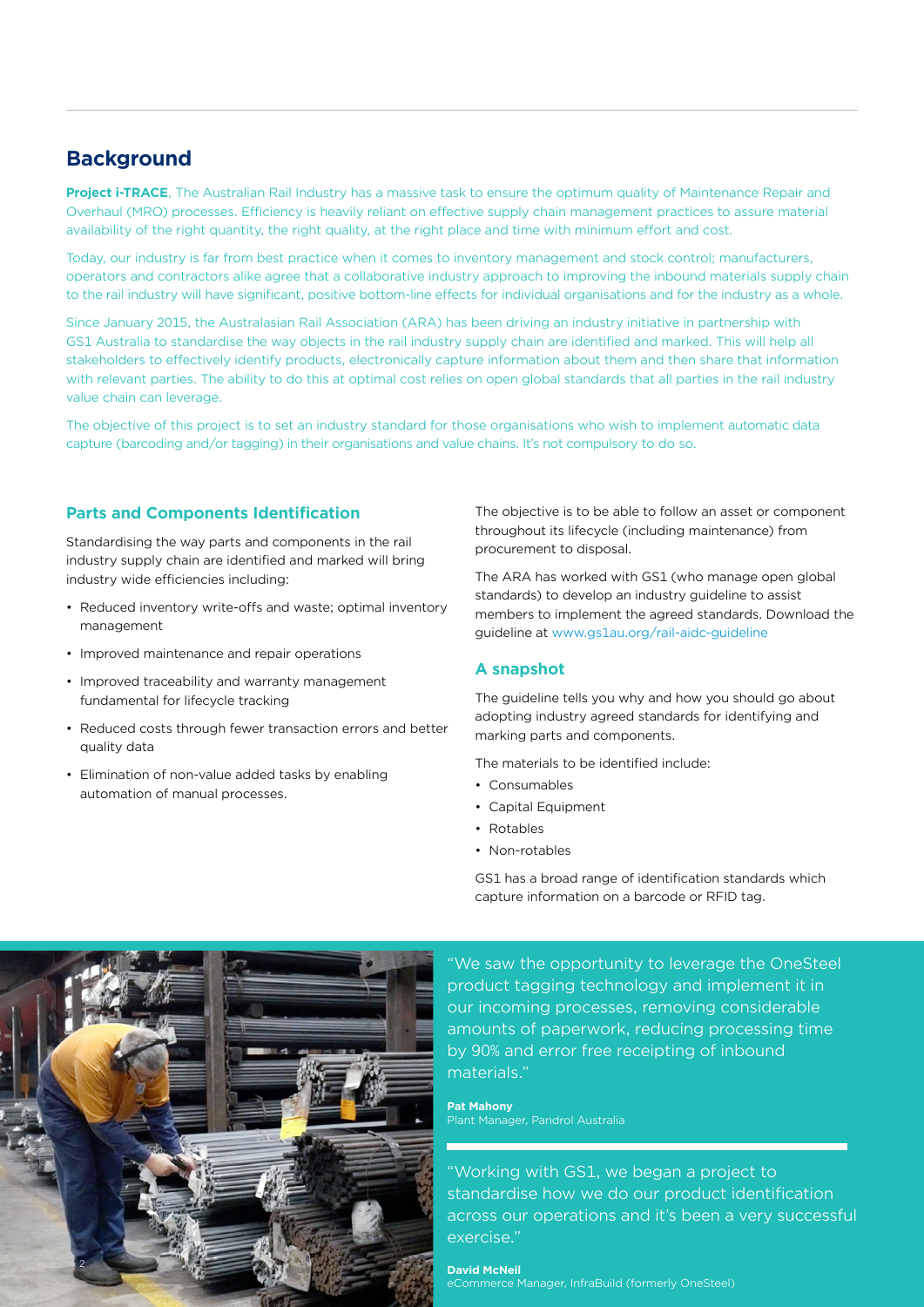As per industries such as retail and healthcare, adoption of a common language offers consistency, cost savings and lays a solid foundation for the automation of the rail industry supply chain.

The primary identification elements that have been agreed by industry are:

- Locations
- Trade Items
- Assets
- Logistics and Transport Units

Additional information such as serial numbers, batch and lot numbers, production dates, expiry dates and other relevant information can be captured within a consistent framework. This means that information can be more easily exchanged regardless of different stakeholder computer systems.

In the past 40 years, over 2 million companies across the world have implemented GS1 standards for item identification including all major consumer brands.

Standardising the way materials in the rail industry supply chain are identified and marked will bring industry wide efficiencies.



**Major rail suppliers have implemented GS1 standards**

#### **Why would I want to implement standards?**

**Rail and network operators** will have a universal baseline for identifying parts and components when they are received from suppliers – this will enable improved inventory management which will translate into lower cost of doing business and better quality asset management practices.

**Manufacturers** will have a common, agreed industry standard to work with in relation to barcoding and tagging their parts and components. This will eliminate ambiguity of requirements from customer to customer providing certainty of a ROI as it can be leveraged across multiple stakeholders.

**Contractors** will be better placed to capture and provide accurate maintenance history of assets to both customers and suppliers; an agreed standard will enable information upstream and downstream much easier to get and to provide.

**Systems Integrators and solution providers** will have clear direction as to the industry's requirements in relation to identification codes and data capture technologies to aid successful implementations.

**The industry** as a whole will benefit by lowering its overall cost base making the industry more competitive and more profitable. Removing unnecessary cost and waste in the way it manages materials and assets, is critical to the long term health of the Australian Rail Industry.



**Bundles of steel labelled with GS1 standards**

#### **FAQs**

#### **Why should my company be involved?**

This initiative will deliver better control of inventory, saving your organisation time and money. It will also allow for automation and an improved customer focus.

#### **What does this mean about the electronic system I already have in place?**

GS1 standards are technology agnostic and therefore not dependent on any specific software platform. While changes may be needed to your system they are likely to be cost comparable to changes you would be making to your system anyhow. Major software vendors such as SAP, Oracle and Microsoft have built in support of GS1 standards in their solutions. Any changes required will depend on your specific circumstances.

#### **How does this link to master data and transaction data?**

Master and transaction data is often riddled with errors adding cost to operational processes. Most companies have challenges around maintaining the integrity of material master data across the supply chain; unit of measure alignment is a typical example of discrepancies which impact the accuracy of transactional outcomes. Having consistency in how information is interpreted will result in better quality data for all parties and particularly critical for effective system to system integration efforts.